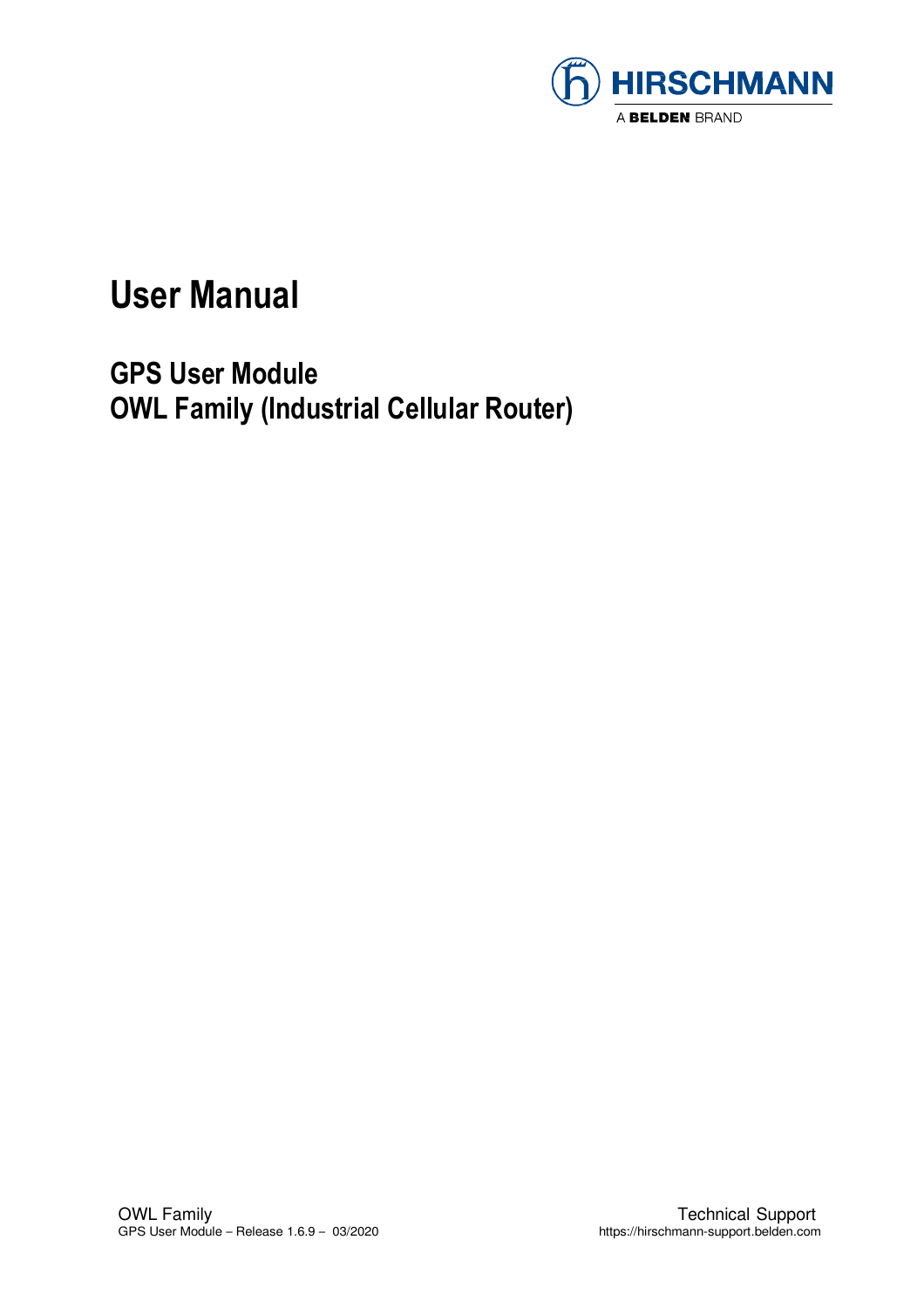The naming of copyrighted trademarks in this manual, even when not specially indicated, should not be taken to mean that these names may be considered as free in the sense of the trademark and tradename protection law and hence that they may be freely used by anyone.

#### © 2020 Hirschmann Automation and Control GmbH

Manuals and software are protected by copyright. All rights reserved. The copying, reproduction, translation, conversion into any electronic medium or machine scannable form is not permitted, either in whole or in part. An exception is the preparation of a backup copy of the software for your own use.

The performance features described here are binding only if they have been expressly agreed when the contract was made. This document was produced by Hirschmann Automation and Control GmbH according to the best of the company's knowledge. Hirschmann reserves the right to change the contents of this document without prior notice. Hirschmann can give no guarantee in respect of the correctness or accuracy of the information in this document.

Hirschmann can accept no responsibility for damages, resulting from the use of the network components or the associated operating software. In addition, we refer to the conditions of use specified in the license contract.

You can get the latest version of this manual on the Internet at: https://www.doc.hirschmann.com

Hirschmann Automation and Control GmbH Stuttgarter Str. 45-51 72654 Neckartenzlingen Germany

Revision 2022-03-09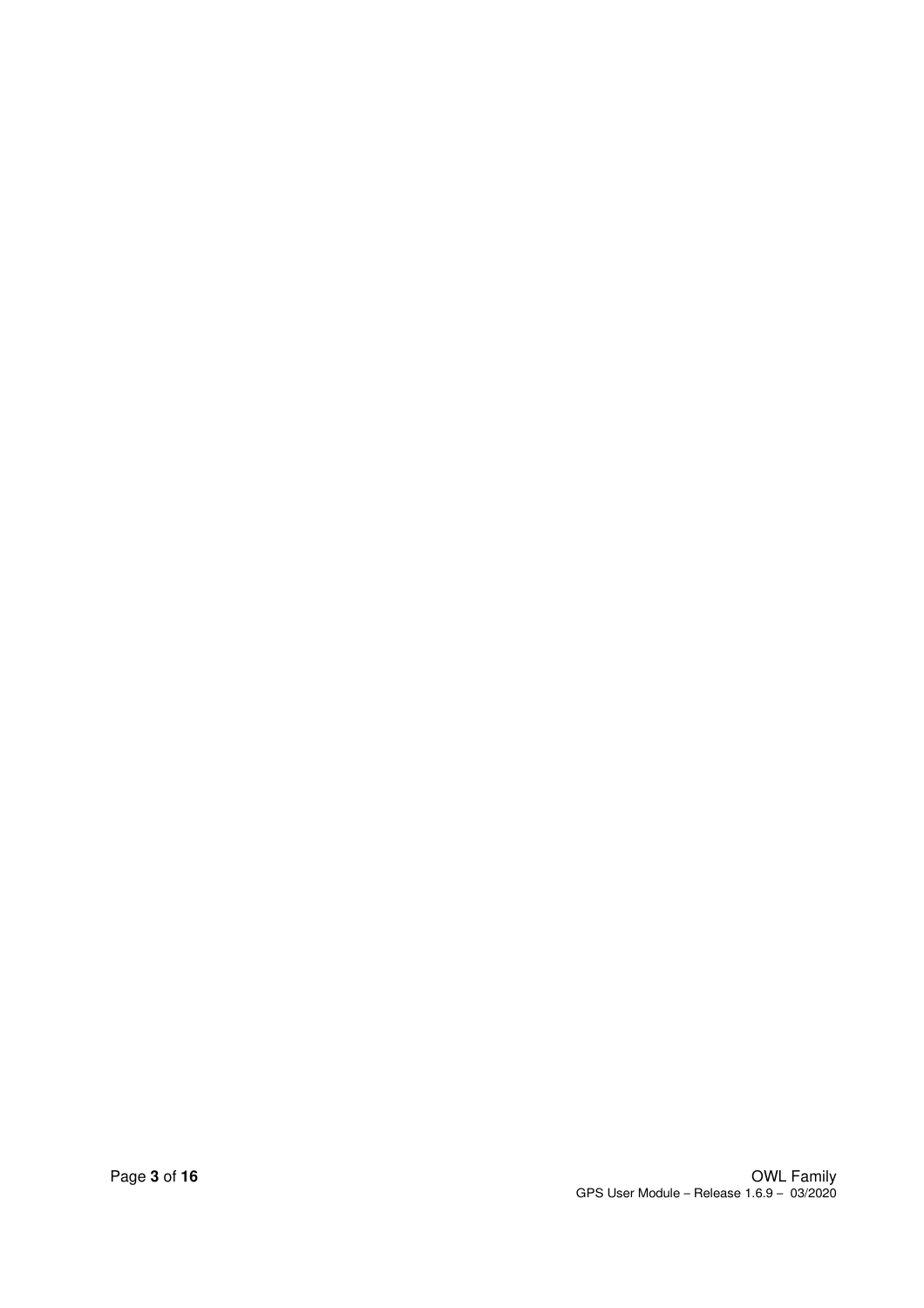### **Contents**

| <b>Contents</b>                                                                                                                            |                                   |
|--------------------------------------------------------------------------------------------------------------------------------------------|-----------------------------------|
| <b>User Module Description</b><br>1                                                                                                        | 5                                 |
| Web interface<br>$\mathbf{2}$<br>2.1 Location<br>2.2 System Log<br>Global<br>2.3<br>GPSD<br>2.4<br>2.5 SNMP<br>Time Synchronization<br>2.6 | 6<br>6<br>7<br>8<br>9<br>10<br>11 |
| <b>Recommended Literature</b><br>3                                                                                                         | 12                                |
| A. Abbreviations                                                                                                                           | 13                                |
| <b>B.</b> Maintenance                                                                                                                      | 14                                |
| <b>C. Further Support</b>                                                                                                                  | 15                                |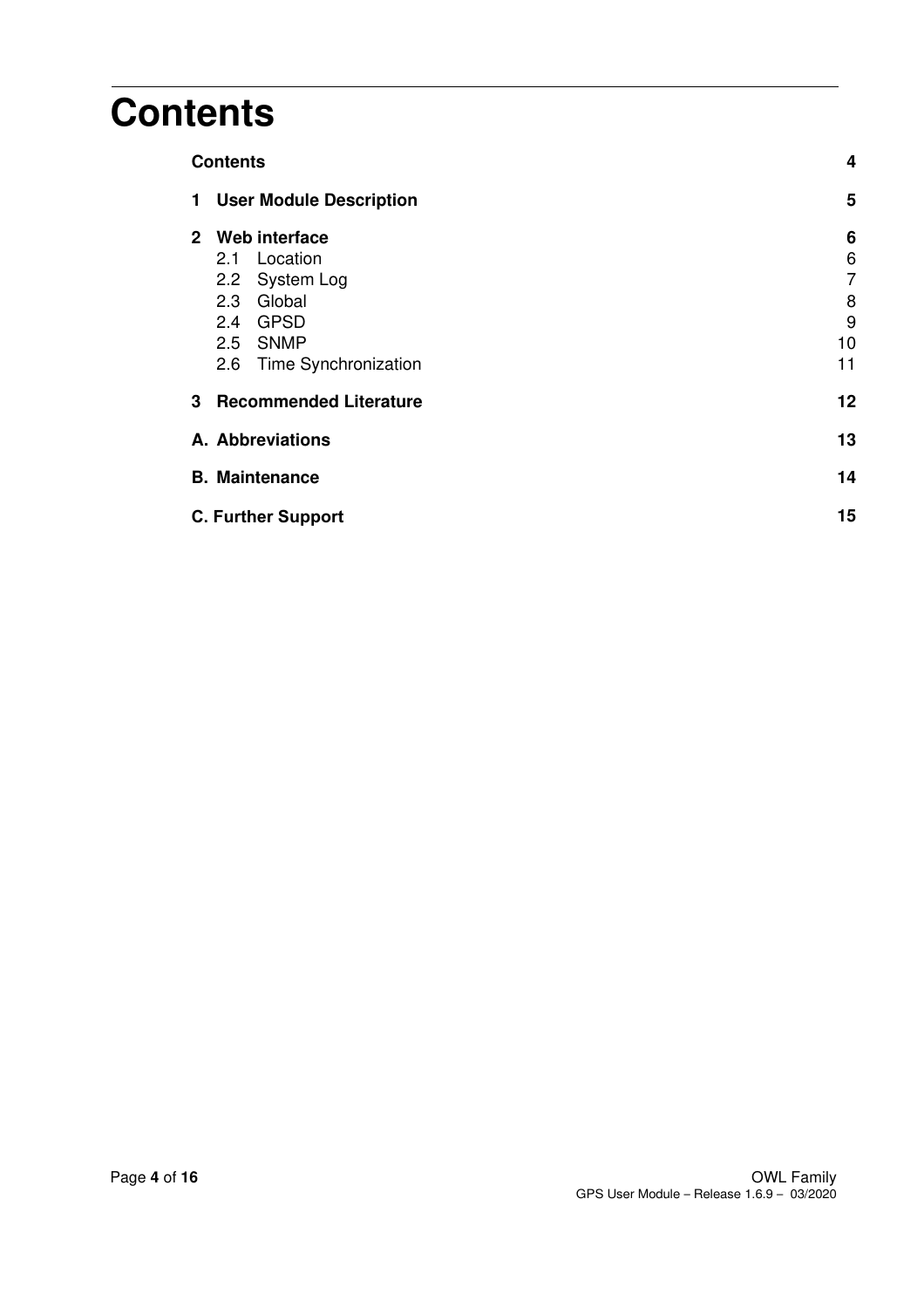## **1 User Module Description**

The user module GPS (Global Positioning System) allows your device with GPS module to provide location and time information in all weather, anywhere on or near the earth, where there is an unobstructed line of sight to four or more GPS satellites.

This module is not contained in the standard router firmware. Uploading of this user module is described in the "Configuration" user manual. You can download the PDF on the Internet at: https://www.doc.hirschmann.com.

**Note:** For routers with 2 antennas diversity reception does not work when using GPS. In case that the router has 3 antennas, GPS and diversity reception can be used simultaneously.

**Note:** GPS Rollover issue, related to firmware of the cellular module, resulted in incorrect display of date in the GPS user module. This issue was fixed in user module of version 1.6.6.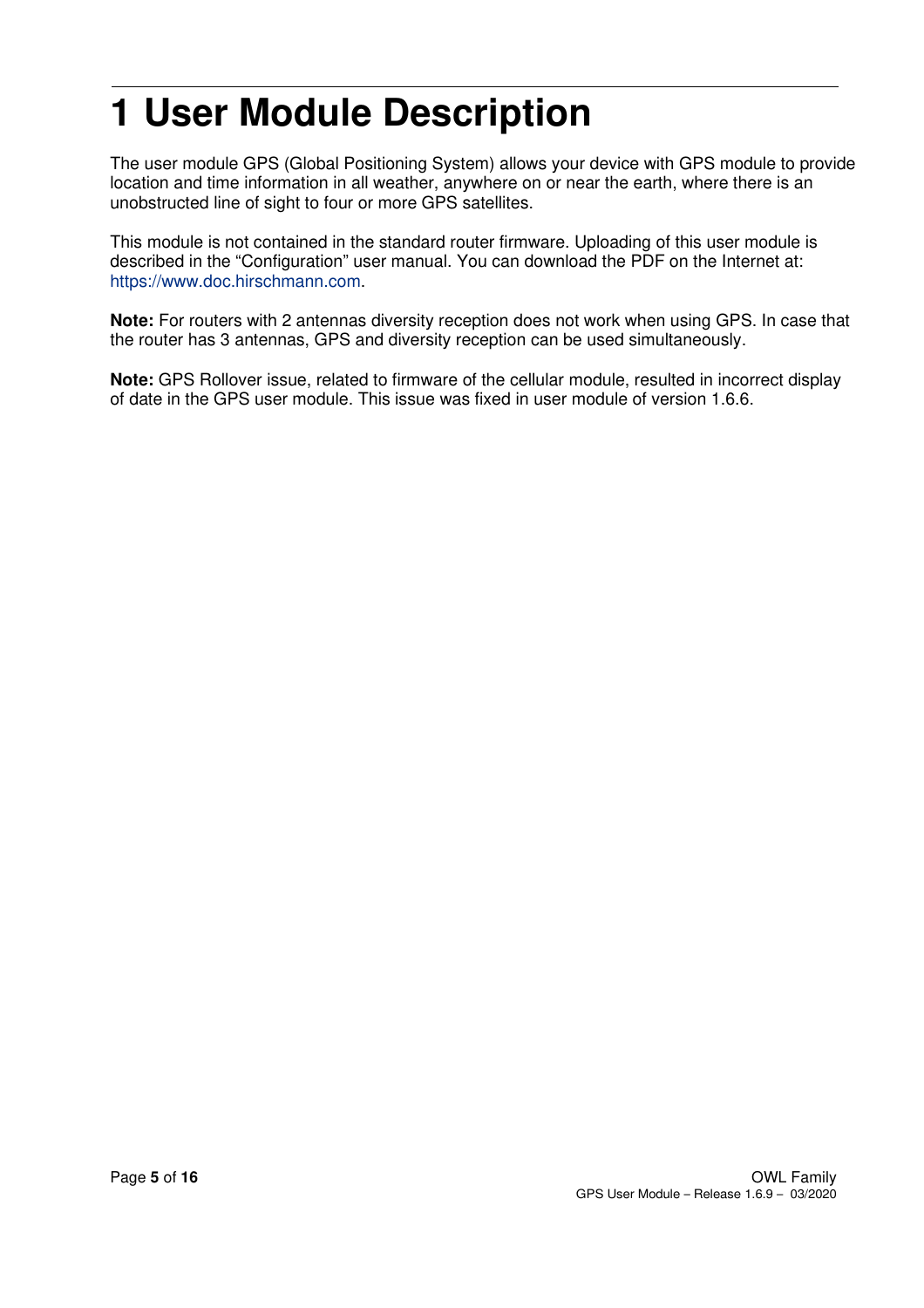# **2 Web interface**

The left part of the web interface contains the menu with pages for monitoring (Status), Configuration and Customization of the router. Customization block contains only the return item, which switches the GPS web interface to the interface of the router.

#### **2.1 Location**

If the device has an unobstructed line of sight to four or more GPS satellites, detailed information about the accurate location of the device (router) is available.

| <b>Item</b>        | <b>Description</b>                                                                                     |
|--------------------|--------------------------------------------------------------------------------------------------------|
| Current time(UTC)  | Current time in hhmmss format (patterned on Coordinated<br>Universal Time)                             |
| Latitude           | Geographic coordinate that specifies the north-south position (in<br>degrees)                          |
| Longitude          | Geographic coordinate that specifies the east-west position (in<br>degrees)                            |
| Altitude           | Specifies the height above sea level of a location (in meters)                                         |
| Satellites in view | Number of satellites that are directly visible for the router                                          |
| Fix status         | $0 = No GPS data$<br>$1 = GPS$ data from satellite                                                     |
| Speed over ground  | Current speed of the router relative to Earth's surface (in knots)                                     |
| Course over ground | The actual course the router is moving along at the moment relative<br>to Earth's surface (in degrees) |
| Date               | Current date in ddmmyyyy format                                                                        |

Table 1: Location Status

There is a clickable item called Show on map at the bottom part of the window that displays an exact location of the Hirschmann router on the map server of Google company (Google Maps) in a new tab.

|                                                                                                                                                                                                                                                                   | <b>GPS States</b> |  |
|-------------------------------------------------------------------------------------------------------------------------------------------------------------------------------------------------------------------------------------------------------------------|-------------------|--|
|                                                                                                                                                                                                                                                                   | Location          |  |
| Company time (UDC) : 199196.0<br>Lanicude : 4950.1071125<br><b>Longitude</b><br>1 01822,1765575<br>A1410ade<br>+ 320.0 M<br>Sabalizies in View : 8<br>Fix status<br>Speed over ground : 0.0 knots<br>Counse over ground : S/A<br>Delie<br>1.381352<br>Shew on map |                   |  |

| Figure 1: GPS Status - Location |  |
|---------------------------------|--|
|---------------------------------|--|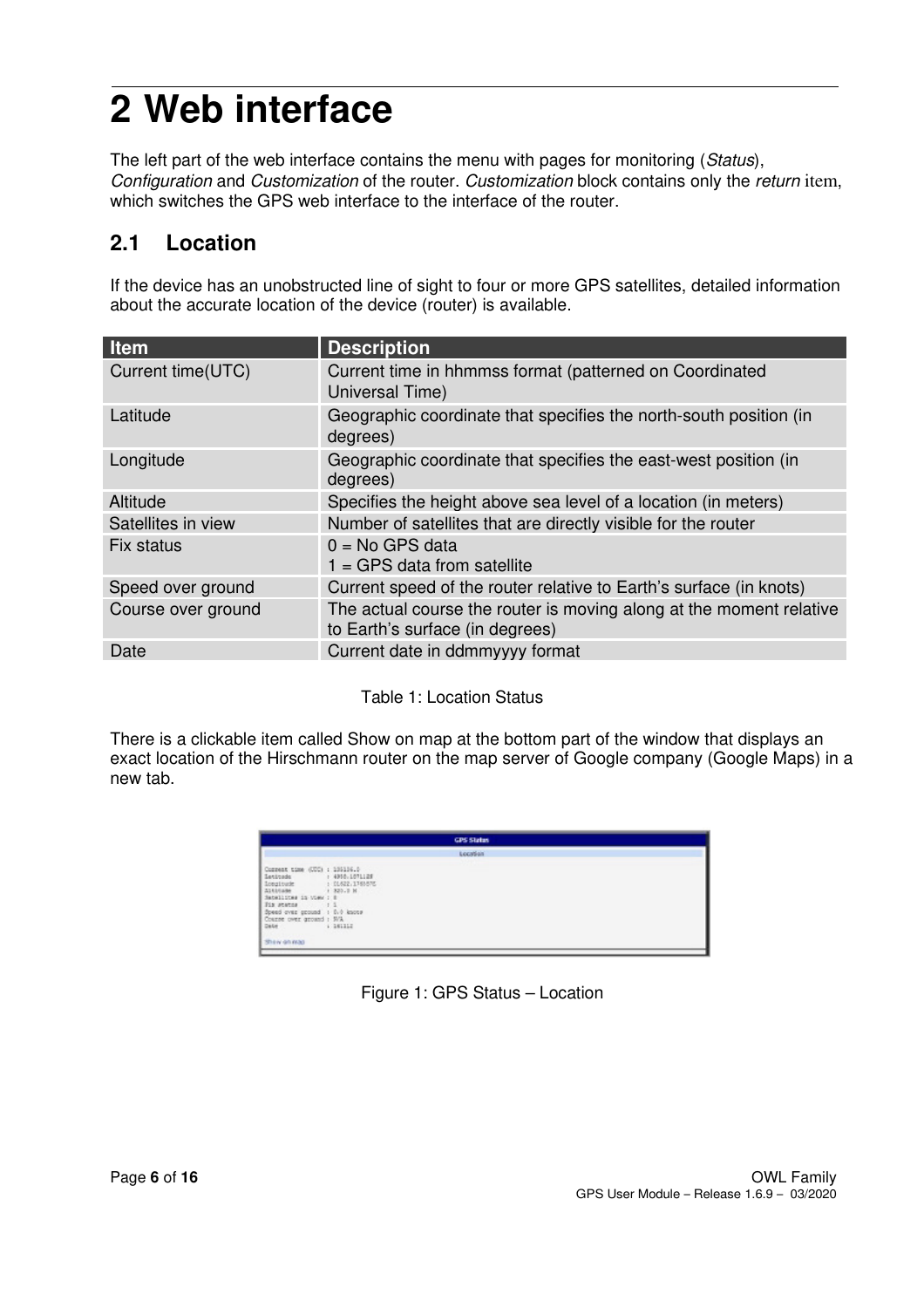### **2.2 System Log**

In case of any problems it is possible to view the system log by pressing the System Log menu item. There are displayed detailed reports from individual applications running in the router. Using the Save button it is possible to save the system log to the computer.

| <b>System Log</b>                                                                                                                                                                                                                                                                                                                                                                                                                                                                                                                                                                                                                                                                                                                                                                                                                                                                                                                                                                                                                                                                                                                                                                                                                                                                                                                                                                                                                                                                                                                                                                                                                                                                                                                                                                                                                                                                                                                                                                                                                                                                                                                                                                                                                                                                                                                                                                               |
|-------------------------------------------------------------------------------------------------------------------------------------------------------------------------------------------------------------------------------------------------------------------------------------------------------------------------------------------------------------------------------------------------------------------------------------------------------------------------------------------------------------------------------------------------------------------------------------------------------------------------------------------------------------------------------------------------------------------------------------------------------------------------------------------------------------------------------------------------------------------------------------------------------------------------------------------------------------------------------------------------------------------------------------------------------------------------------------------------------------------------------------------------------------------------------------------------------------------------------------------------------------------------------------------------------------------------------------------------------------------------------------------------------------------------------------------------------------------------------------------------------------------------------------------------------------------------------------------------------------------------------------------------------------------------------------------------------------------------------------------------------------------------------------------------------------------------------------------------------------------------------------------------------------------------------------------------------------------------------------------------------------------------------------------------------------------------------------------------------------------------------------------------------------------------------------------------------------------------------------------------------------------------------------------------------------------------------------------------------------------------------------------------|
| <b>System Messages</b>                                                                                                                                                                                                                                                                                                                                                                                                                                                                                                                                                                                                                                                                                                                                                                                                                                                                                                                                                                                                                                                                                                                                                                                                                                                                                                                                                                                                                                                                                                                                                                                                                                                                                                                                                                                                                                                                                                                                                                                                                                                                                                                                                                                                                                                                                                                                                                          |
| 2012-11-16 10:13:09 pppd(551): mest [IFCF Conflick 1d=0x1]<br>2012-11-16 10:13:09 pppd(581): rovd (IPCP Conflax 1d=0x8 addr 10.0.0.133 ms-dns1 10.0.0.1)<br>2012-11-16 10:13:09 pppd 5811: sent [IPCP ConfReg 1d=0x9 addr 10.0.0.133 ms-dhs1 10.0.0.11<br>2012-11-16 10:13:09 pppd(581): rovd (IPCF Conflok 1d+Ox9 addr 10.0.0.131 ma-dns1 10.0.0.1)<br>2012-11-14 10:13:09 prodite11: local IP address 10.0.0.133<br>2012-11-14 10:13:09 pppd[581]: remote IF address 192.148.254.254<br>2012-11-16 10:13:09 pppd[581]: primary [385 address 10.0.0.1]<br>2012-11-16 10:13:09 pppd[581]: Script /etc/scripts/ip-up started (pid 626)<br>2012-11-16 10:13:10 openvsn (458): OpenV9N 2.1 ro20 arm-unknown-linux-pnu (85L) (1202) (EPOLL) built on Oct 16 2012<br>2012-11-14 10:13:10 openvgn[458]: 120 compression initialised<br>2012-11-14 10:13:10 openvgn (498): Control Chennel HTU parms { L:1544 D:140 EF:40 EB:0 ET:0 EL:0 }<br>2012-11-14 10:13:10 (perven)458): Data Channel NTV parms [ L:1544 D:1450 EF:44 EB:155 ET:0 EL:0 AF:3/1 ]<br>2012-11-16 10:13:10 openvgn[458]: Local Options String: "V4,dev-type tun.link-mtu 1544.tun-mtu 1500.proto TCRv4_CLIENT.comp-lzo.cipher BF-CBC.auth SHAL.keystze 128.key-method 2.tls-client'<br>2012-11-16 10:13:10 openvgn(658); Expected Remota Optiona String: "Vs.dev-type tun.link-mtu 1946.tun-mtu 1900.proto TCPvs.dENVER.comp-lso.cipher NF-CRC.auth INAL.keyeize 128.key-method 2.tia-server*<br>2012-11-14 10:13:10 openvgn(658): iocal Options hash (VER=V4): '#9109d17'<br>2012-11-16 10:13:10 openvon(658): Expected Remote Options hash (VER=V4): "c0103fa8"<br>2012-11-16 10:13:10 openvgn(658): Astempting to establish TCF connection with 10.0.0.2:1194 (nonblook)<br>2012-11-16 10:13:10 sppd [581]: Script /etc/scripts/1p-up finished (pid 626), status = 0x0<br>2012-11-16 10:13:11 coenven(698): TCP connection established with 10.0.0.2:1194<br>2012-11-16 10:13:11 openvpn(458): Socket Buffers: R=(87380-131072) S=(16384-131072)<br>2012-11-16 10:13:11 coenvon(658): TCPV4 CLIENT link local: [undef]<br>2012-11-16 10:13:11 commun[658]: TCPv6 CLIDIT link remote: 10.0.0.2:1196<br>2012-11-16 10:13:23 openvgn[658]: event wait : Interropted system call crode=4)<br>2012-11-16 10:13:25 openvgn[658]: TCP/UDF: Cloming mocket<br>2012-11-16 10:13:23 openvgn[458]: SIGIERM[hard,] received, process exiting |
| Save.                                                                                                                                                                                                                                                                                                                                                                                                                                                                                                                                                                                                                                                                                                                                                                                                                                                                                                                                                                                                                                                                                                                                                                                                                                                                                                                                                                                                                                                                                                                                                                                                                                                                                                                                                                                                                                                                                                                                                                                                                                                                                                                                                                                                                                                                                                                                                                                           |

Figure 2: System Log

The System Log default size is 1000 lines. After completion of the 1000 lines it will be created a new file for storing system log. After completion of the 1000 lines in the second file, the first file will be deleted and then will be created a new one.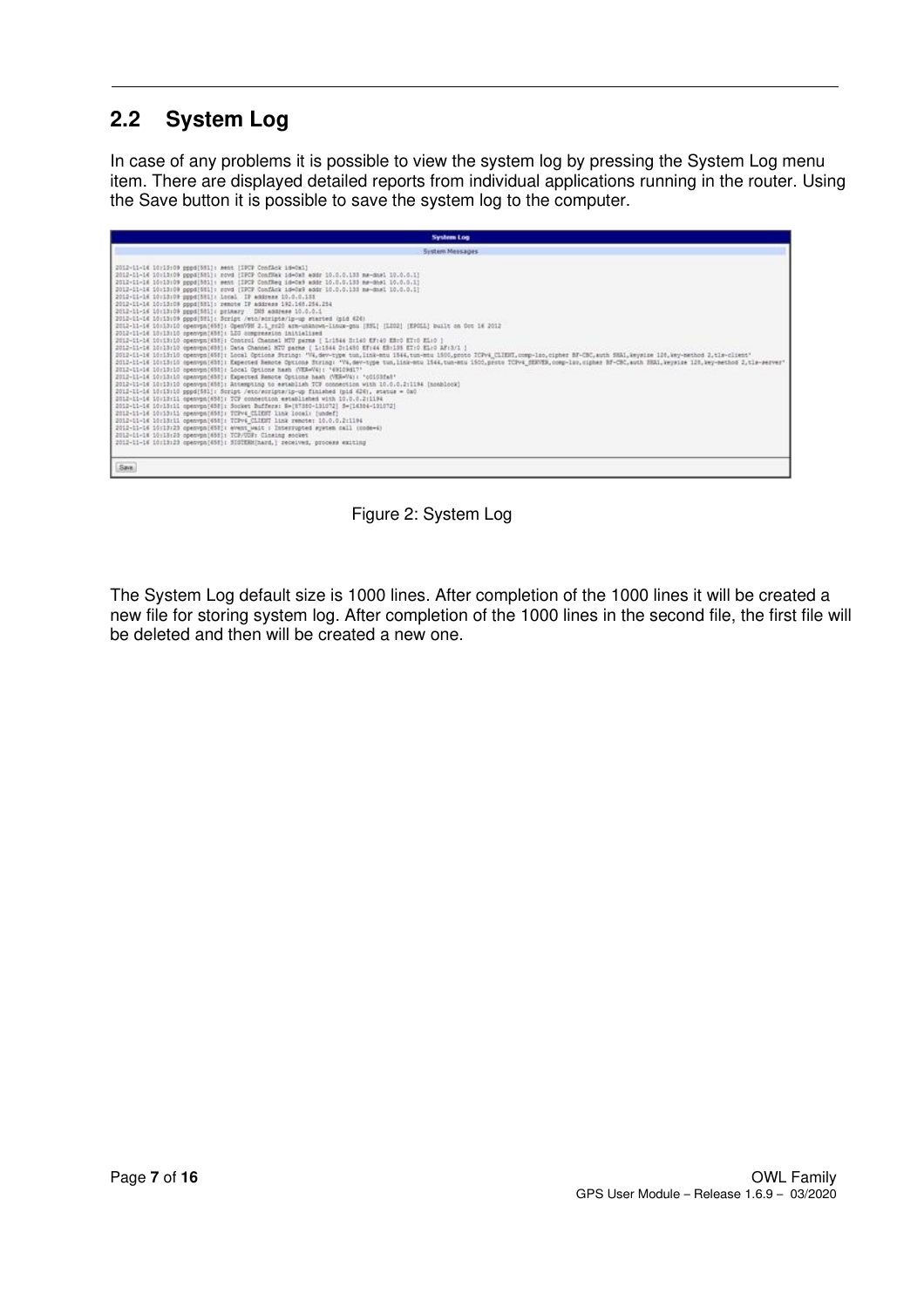### **2.3 Global**

After clicking the Global item in the configuration part of the menu, you can find a form that allows you to activate the GPS service by checking Enable GPS service item. In the next part of this form is an availability to choose the port that will be used for sending data from the GPS. You can select from the following options: expansion port 1, expansion port 2, USB port and

pseudoterminal/dev/ttyp5. Expansion port 1 and expansion port 2 are optional ports of the router. Data are stored in raw NMEA format.

The configuration form also allows router to forward raw NMEA output to a remote socket. In this case it is necessary to check the box in front of the "configuration line" and define the following information:

| <b>Item</b>       | Description                                               |
|-------------------|-----------------------------------------------------------|
| <b>IP Address</b> | IP address to which the raw NMEA output will be forwarded |
| Protocol          | The protocol by which raw NMEA output will be sent        |
| Port              | Port on which the communication will be underway          |
| Period            | Forwarding period                                         |

Table 2: Forwarding data to remote socket

At the bottom of the form, it can be enabled the automatic reset of GPS. It is performed every time when location data are not available within set number of minutes.

The last item configures router's identification. When switched on, the identification string \$GPFID, RouterIdentificationString is being sent in every NMEA batch. The RouterIdentificationString is the string configured in the GUI.

| <b>Global Configuration</b>                                   |               |  |        |    |
|---------------------------------------------------------------|---------------|--|--------|----|
| Enable GPS service                                            |               |  |        |    |
| Forward raw NMEA output to:                                   |               |  |        |    |
| expansion port 1                                              |               |  |        |    |
| expansion port 2                                              |               |  |        |    |
| USB port                                                      |               |  |        |    |
| pseudoterminal                                                |               |  |        |    |
| at fixed speed 9600,8,N,1                                     |               |  |        |    |
| Forward raw NMEA output to remote socket:                     |               |  |        |    |
| IP Address                                                    | Protocol Port |  | Period |    |
| ⊟                                                             | TCP + 10110   |  | 10     | £. |
| Đ                                                             | TCP + 10110   |  | 10     | s  |
| ⊟                                                             | TCP + 10110   |  | 10     | s  |
| Đ                                                             | TCP + 10110   |  | 10     | ×. |
| Enable GPS reset if location data are not available within 20 |               |  | min    |    |
| Send router identification                                    |               |  |        |    |
|                                                               |               |  |        |    |

Figure 3: Global Configuration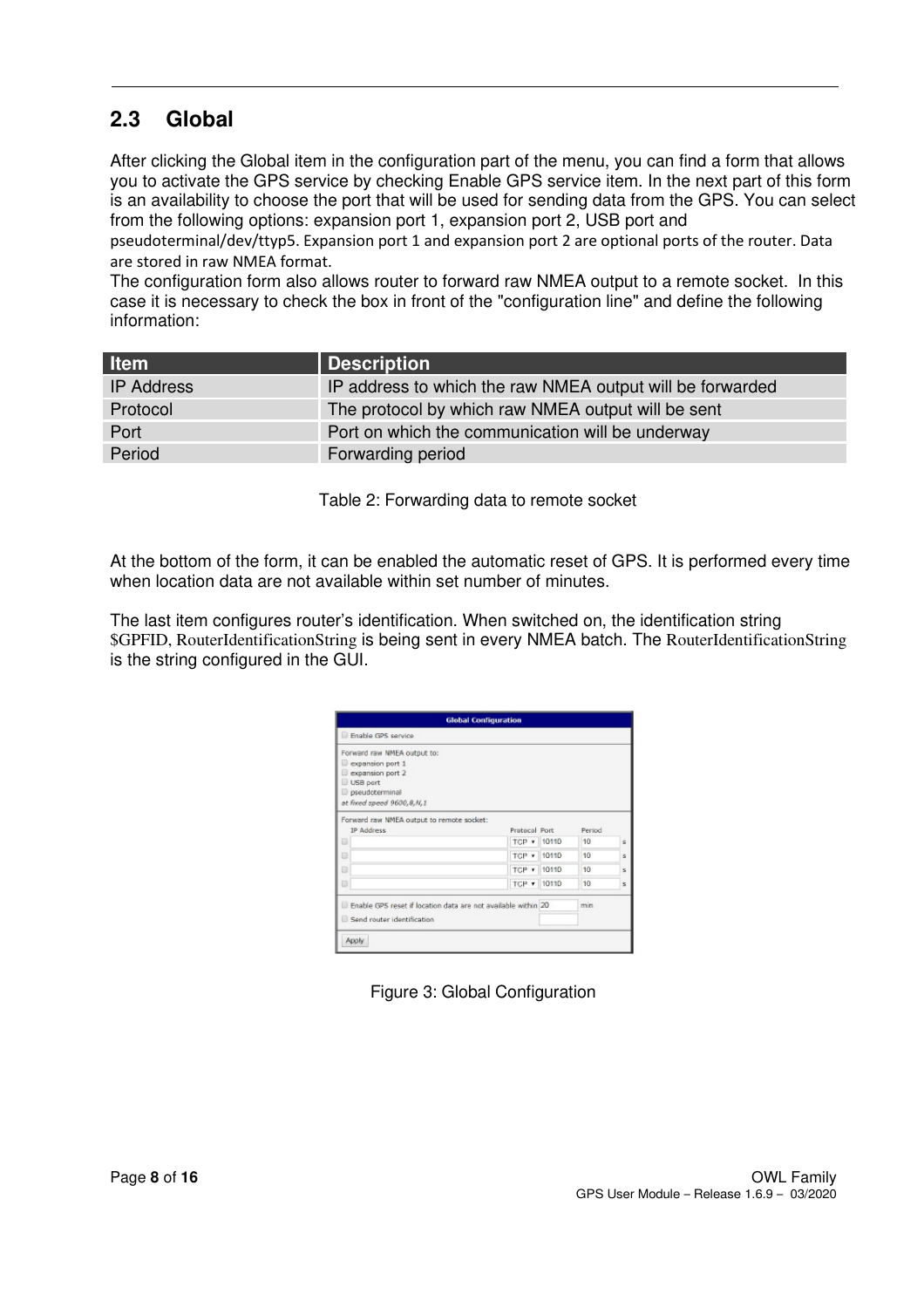### **2.4 GPSD**

GPSD is a monitor daemon that collects information from the GPS module, making all data on the location/course/velocity of the sensors available to be queried on the TCP port. It uses standard textual NMEA 0183 protocol.

This service can be started by selecting the GPSD item in the configuration part of the menu. If the enable selection box is checked, the router automatically sends messages to supervisory system.

| <b>Item</b> | Description                                                                                                                                          |
|-------------|------------------------------------------------------------------------------------------------------------------------------------------------------|
| Inner port  | Inner communication port for special services of the router. Default<br>is set to 12358, should not be chanced unless other services are<br>started. |
| Listen port | Set TCP/IP port on which to listen for GPSD client<br>(default is 2947).                                                                             |

Table 3: GPSD configuration

| <b>GPS</b>                                           |                                        |
|------------------------------------------------------|----------------------------------------|
| <b>Status</b>                                        | <b>GPSD Configuration</b>              |
| Location<br><b>System Log</b>                        | Enable GPSD deamon<br>Inner port 12358 |
| <b>Configuration</b>                                 | Listen port 2947                       |
| Global<br><b>GPSD</b><br><b>Time Synchronization</b> | Apply                                  |
| <b>Customization</b>                                 |                                        |
| Return                                               |                                        |

Figure 4: Global GPSD Configuration

GPSD parses the following NMEA sentences: RMC, GGA, GLL, GSA, GSV, VTG, ZDA, GBS, HDT, DBT, GST.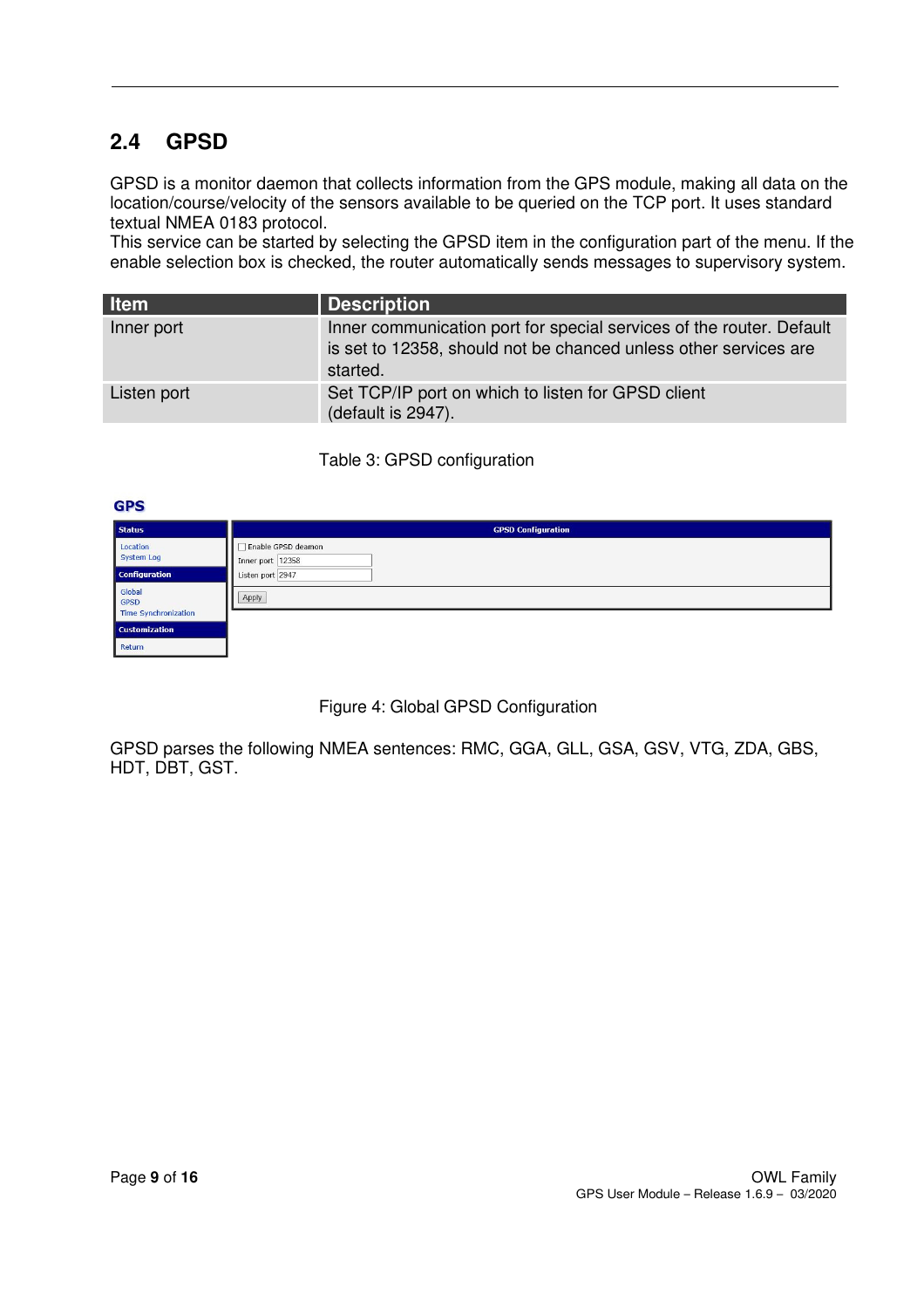#### **2.5 SNMP**

The SNMP form can be displayed by selecting the SNMP item in the configuration part of the menu. If the Enable reporting to supervisory system option is checked, the router automatically sends messages to supervisory system at the specified period.

| <b>Item</b>       | Description                                                     |
|-------------------|-----------------------------------------------------------------|
| <b>IP Address</b> | Destination IP address                                          |
| Period            | Interval of sending messages to supervisory system (in seconds) |

Table 4: SNMP configuration

|                       |                                        | <b>SNMP Configuration</b> |
|-----------------------|----------------------------------------|---------------------------|
|                       | Enable reporting to supervisory system |                           |
| IP Address 176.16.0.1 |                                        |                           |
| Period                | 60                                     |                           |

#### Figure 5: SNMP configuration

For sending GPS messages is used the following range of OIDs. The importance of individual items is described in table 2.1 Location on page 4.

| <b>OID</b>               | <b>Designation</b>  |
|--------------------------|---------------------|
| .1.3.6.1.4.1.30140.7.1.0 | gpsTimeUTC          |
| .1.3.6.1.4.1.30140.7.2.0 | gpsLatitude         |
| .1.3.6.1.4.1.30140.7.3.0 | gpsLongitude        |
| .1.3.6.1.4.1.30140.7.4.0 | gpsAltitude         |
| .1.3.6.1.4.1.30140.7.5.0 | gpsSatellites       |
| .1.3.6.1.4.1.30140.7.6.0 | gpsFixStatus        |
| .1.3.6.1.4.1.30140.7.7.0 | gpsSpeedOverGround  |
| .1.3.6.1.4.1.30140.7.8.0 | gpsCourseOverGround |
| .1.3.6.1.4.1.30140.7.9.0 | gpsDate             |

Table 5: GPS OID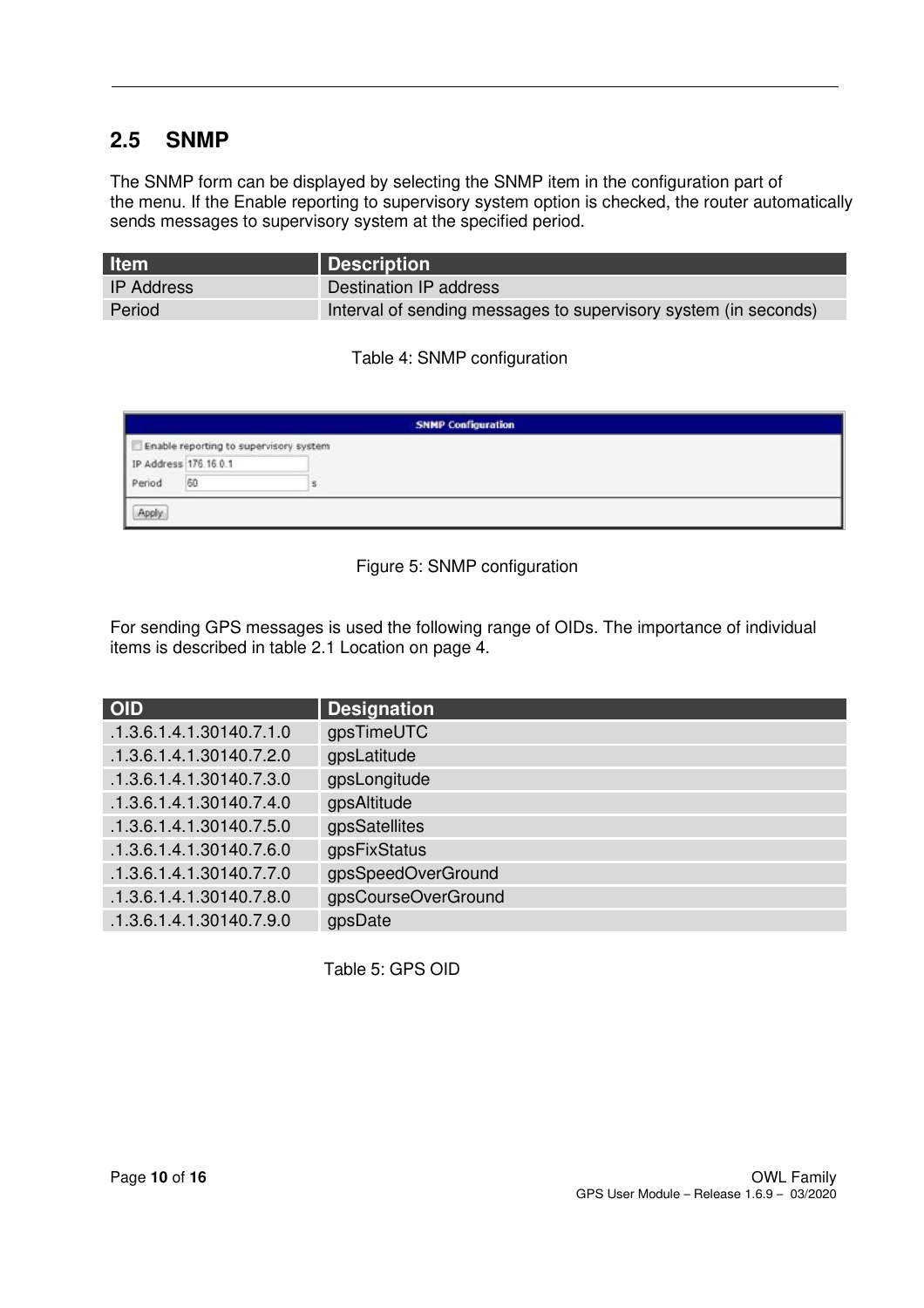### **2.6 Time Synchronization**

Form for synchronization of the system time can be invoked by pressing Time Synchronization item in the configuration part of the web interface menu. Enable system time synchronization check box is used to activate automatic time synchronization. Number of hours after which the synchronization is performed must be defined in the box below.

| <b>Time Synchronization Configuration</b> |         |  |  |
|-------------------------------------------|---------|--|--|
| Enable system time synchronization        |         |  |  |
| Period <sub>24</sub>                      | hour(s) |  |  |
| Apply                                     |         |  |  |

Figure 5: Time synchronization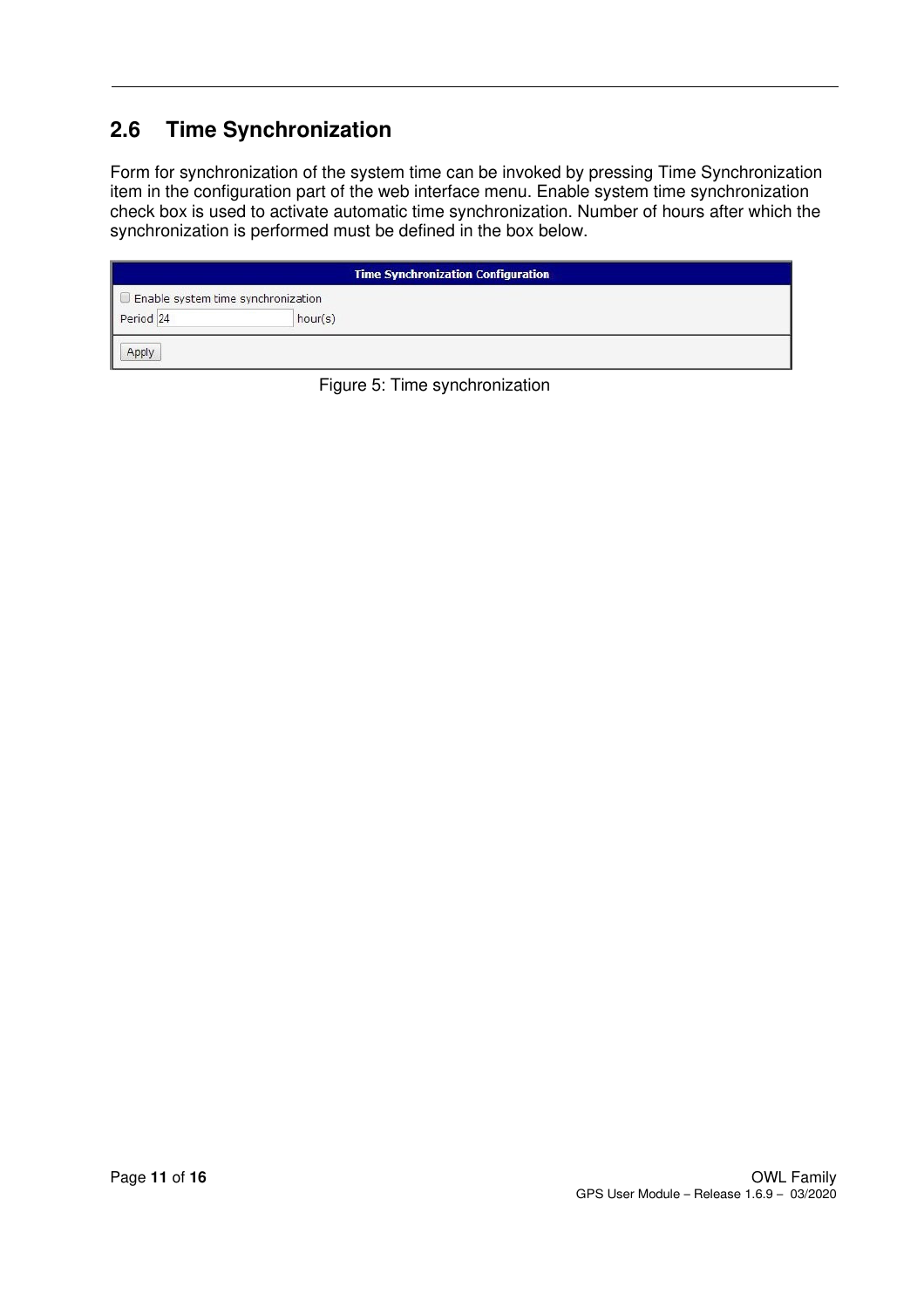## **3 Recommended Literature**

Application Notes, the "Installation" user manual, the "Configuration" user manual and documentation of several OWL user modules can be found as PDF files for downloading on the Internet at: https://www.doc.hirschmann.com/.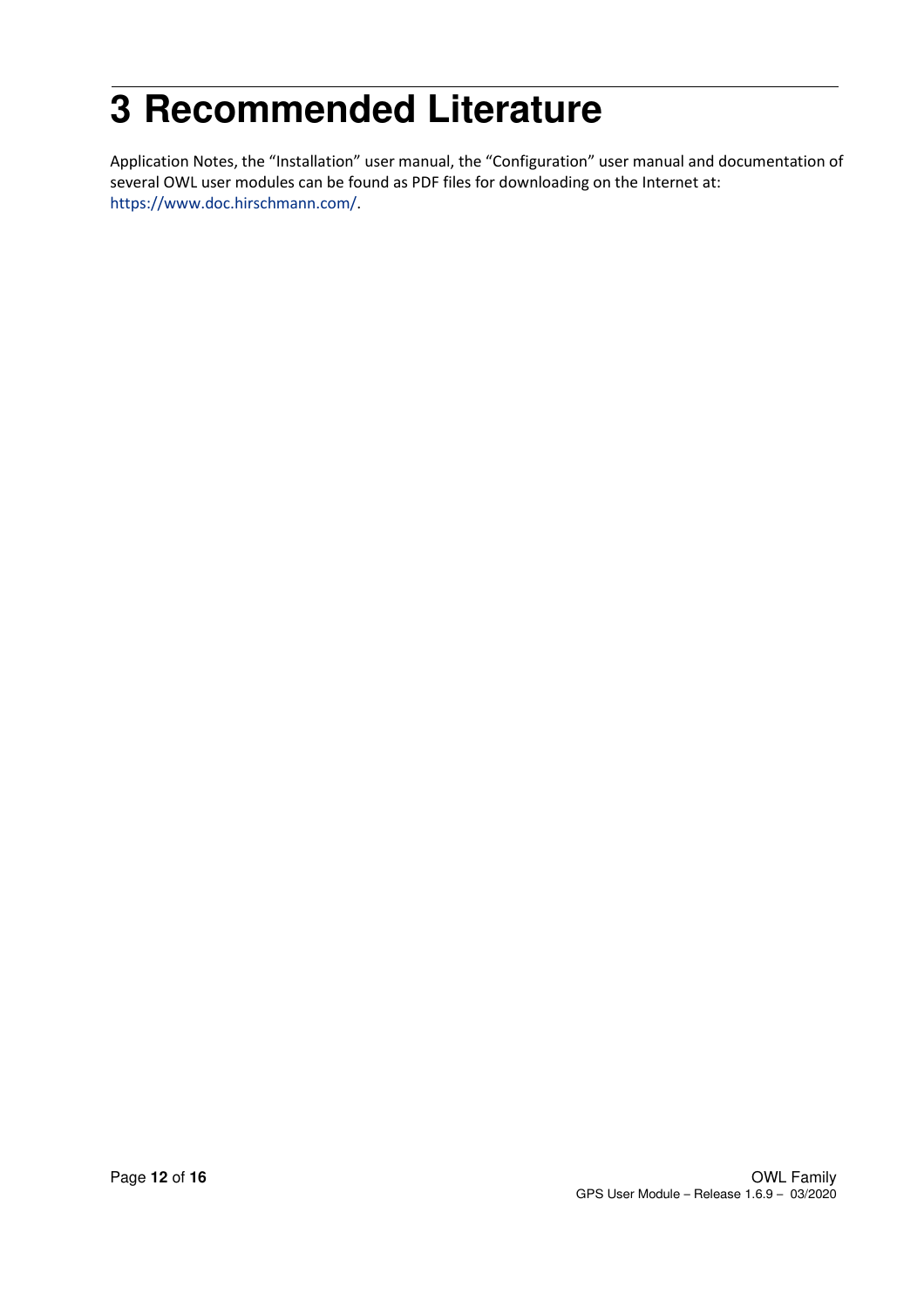## **A. Abbreviations**

| <b>Abbreviation</b> | <b>Description</b>                                |
|---------------------|---------------------------------------------------|
| <b>ACA</b>          | <b>AutoConfiguration Adapter</b>                  |
| <b>ACL</b>          | <b>Access Control List</b>                        |
| <b>BOOTP</b>        | <b>Bootstrap Protocol</b>                         |
| <b>CLI</b>          | <b>Command Line Interface</b>                     |
| <b>DHCP</b>         | <b>Dynamic Host Configuration Protocol</b>        |
| F/O                 | <b>Optical Fiber</b>                              |
| <b>FDB</b>          | <b>Forwarding Database</b>                        |
| <b>GPS</b>          | <b>Global Positioning System</b>                  |
| <b>GPSd</b>         | Global Positioning System Deamon                  |
| <b>GSM</b>          | Global System for Mobile Communications           |
| <b>GUI</b>          | <b>Graphical User Interface</b>                   |
| <b>HTTP</b>         | <b>Hypertext Transfer Protocol</b>                |
| <b>HTTPS</b>        | <b>Hypertext Transfer Protocol Secure</b>         |
| <b>ICMP</b>         | Internet Control Message Protocol                 |
| <b>IEEE</b>         | Institute of Electrical and Electronics Engineers |
| <b>IGMP</b>         | Internet Group Management Protocol                |
| IP                  | <b>Internet Protocol</b>                          |
| <b>LLDP</b>         | Link Layer Discovery Protocol                     |
| <b>LTE</b>          | Long-Term-Evolution                               |
| <b>MAC</b>          | Media Access Control                              |
| <b>MIB</b>          | Management Information Base                       |
| <b>MRP</b>          | Media Redundancy Protocol                         |
| <b>MSTP</b>         | Multiple Spanning Tree Protocol                   |
| <b>NMEA</b>         | National Marine Electronics Association           |
| <b>NMS</b>          | Network Management System                         |
| <b>NTP</b>          | <b>Network Time Protocol</b>                      |
| <b>PTP</b>          | <b>Precision Time Protocol</b>                    |
| QoS                 | <b>Quality of Service</b>                         |
| <b>RFC</b>          | <b>Request For Comment</b>                        |
| <b>RM</b>           | Redundancy Manager                                |
| <b>RSTP</b>         | Rapid Spanning Tree Protocol                      |
| <b>SCP</b>          | Secure Copy                                       |
| <b>SFP</b>          | Small Form-factor Pluggable                       |
| <b>SFTP</b>         | <b>SSH File Transfer Protocol</b>                 |
| <b>SNMP</b>         | Simple Network Management Protocol                |
| <b>SNTP</b>         | Simple Network Time Protocol                      |
| <b>TCP</b>          | <b>Transmission Control Protocol</b>              |
| <b>TFTP</b>         | <b>Trivial File Transfer Protocol</b>             |
| <b>TP</b>           | <b>Twisted Pair</b>                               |
| <b>UDP</b>          | User Datagram Protocol                            |
| <b>URL</b>          | Uniform Resource Locator                          |
| <b>UTC</b>          | Universal Time Coordinated                        |
| <b>UTC</b>          | <b>Universal Time Coordinated</b>                 |
| <b>VLAN</b>         | Virtual Local Area Network                        |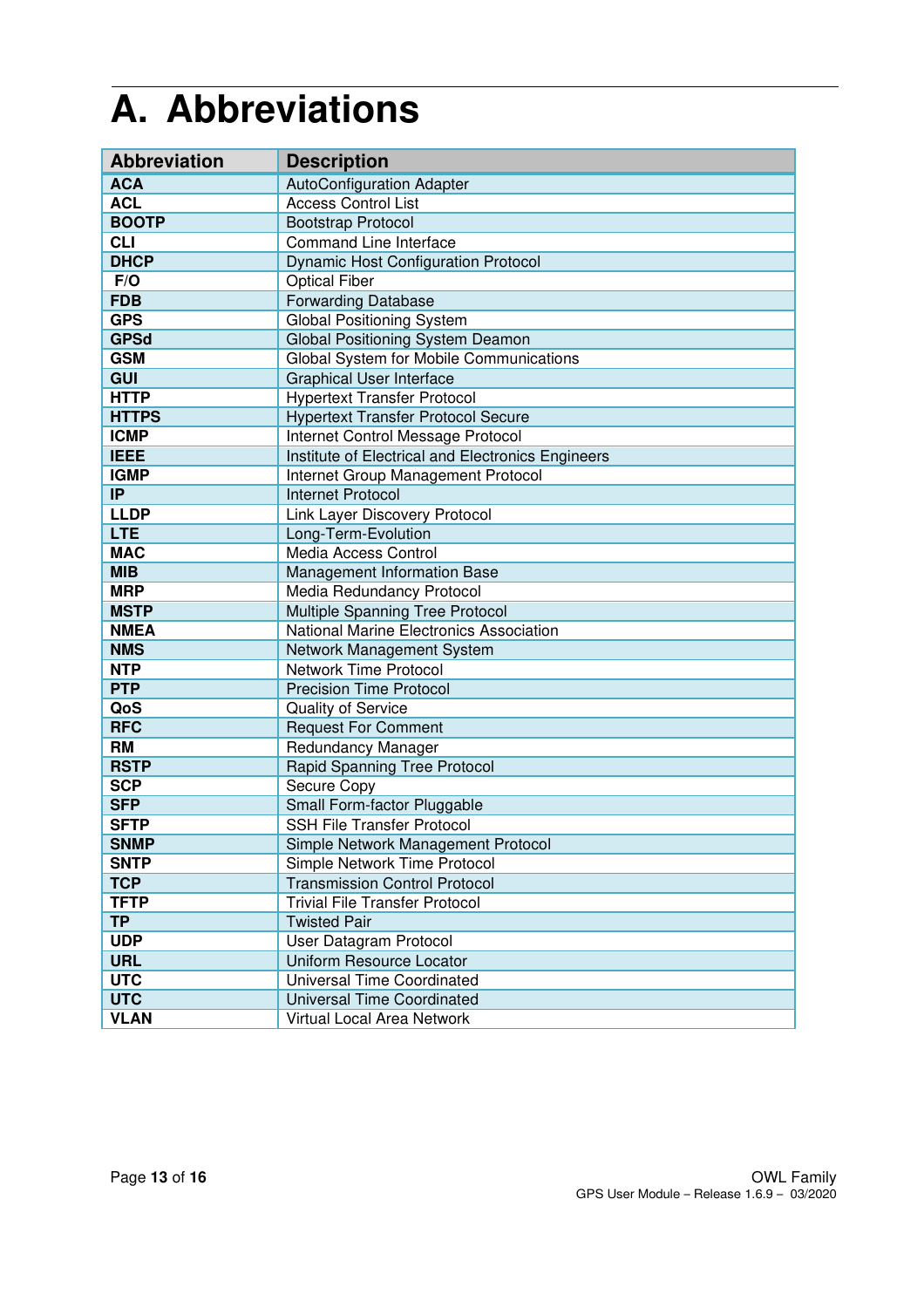## **B. Maintenance**

Hirschmann is continually working on improving and developing their software. Check regularly whether there is an updated version of the software that provides you with additional benefits. You find information and software downloads on the Hirschmann product pages on the Internet at: http://www.hirschmann.com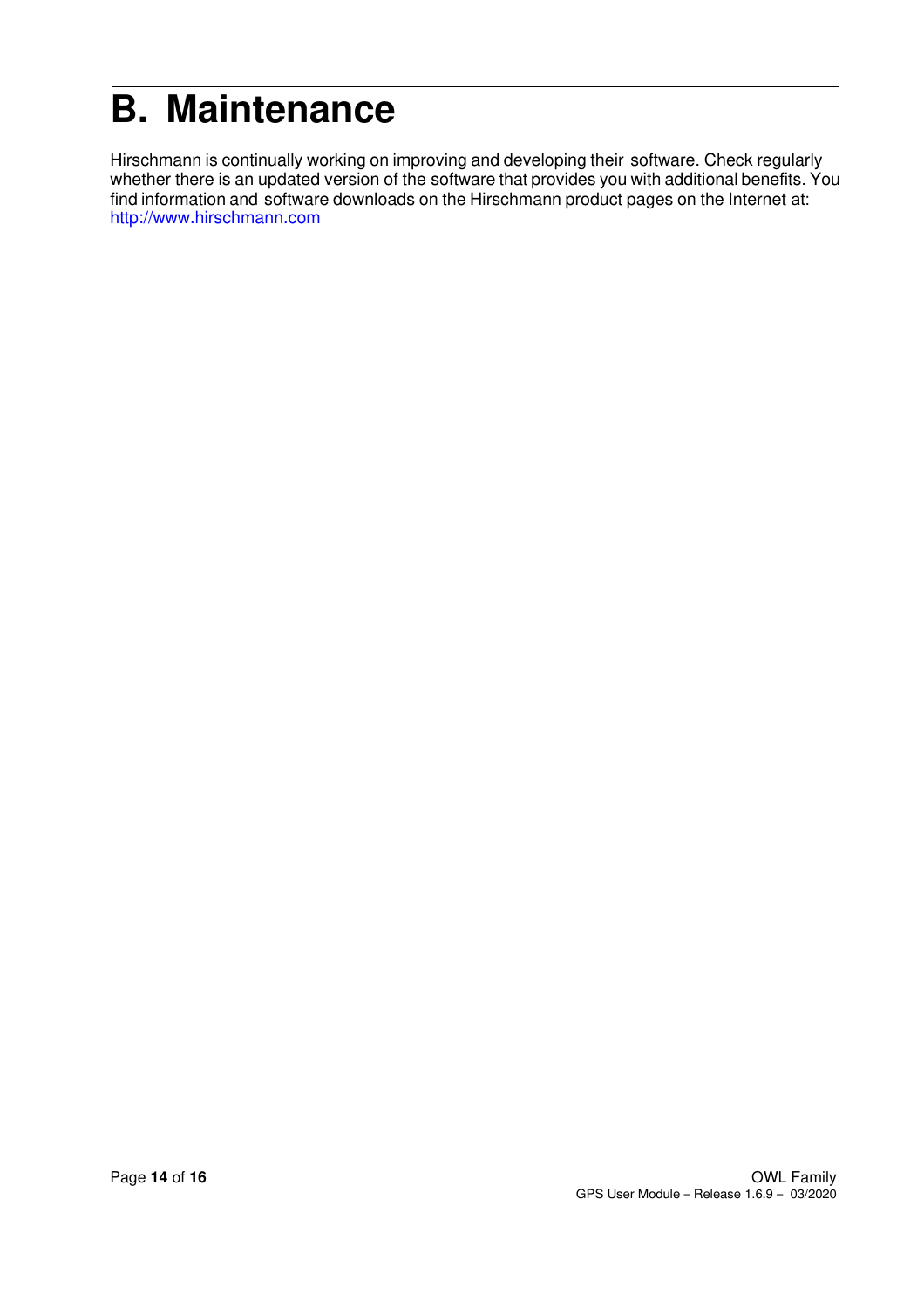## **C. Further Support**

#### **Technical Questions**

For technical questions, please contact any Hirschmann dealer in your area or Hirschmann directly.

You will find the addresses of our partners on the Internet at http://www.hirschmann.com

A list of local telephone numbers and email addresses for technical support directly from Hirschmann is available at

https://hirschmann-support.belden.com

This site also includes a free of charge knowledge base and a software download section.

#### **E** Customer Innovation Center

The Customer Innovation Center is ahead of its competitors on three counts with its complete range of innovative services:

Consulting incorporates comprehensive technical advice, from system evaluation through network planning to project planning.

Training offers you an introduction to the basics, product briefing and user training with certification.

You find the training courses on technology and products currently available at https://www.belden.com/solutions/customer-innovation-center

Support ranges from the first installation through the standby service to maintenance concepts.

With the Customer Innovation Center, you decide against making any compromises in any case. Our client-customized package leaves you free to choose the service components you want to use.

Internet: https://www.belden.com/solutions/customer-innovation-center